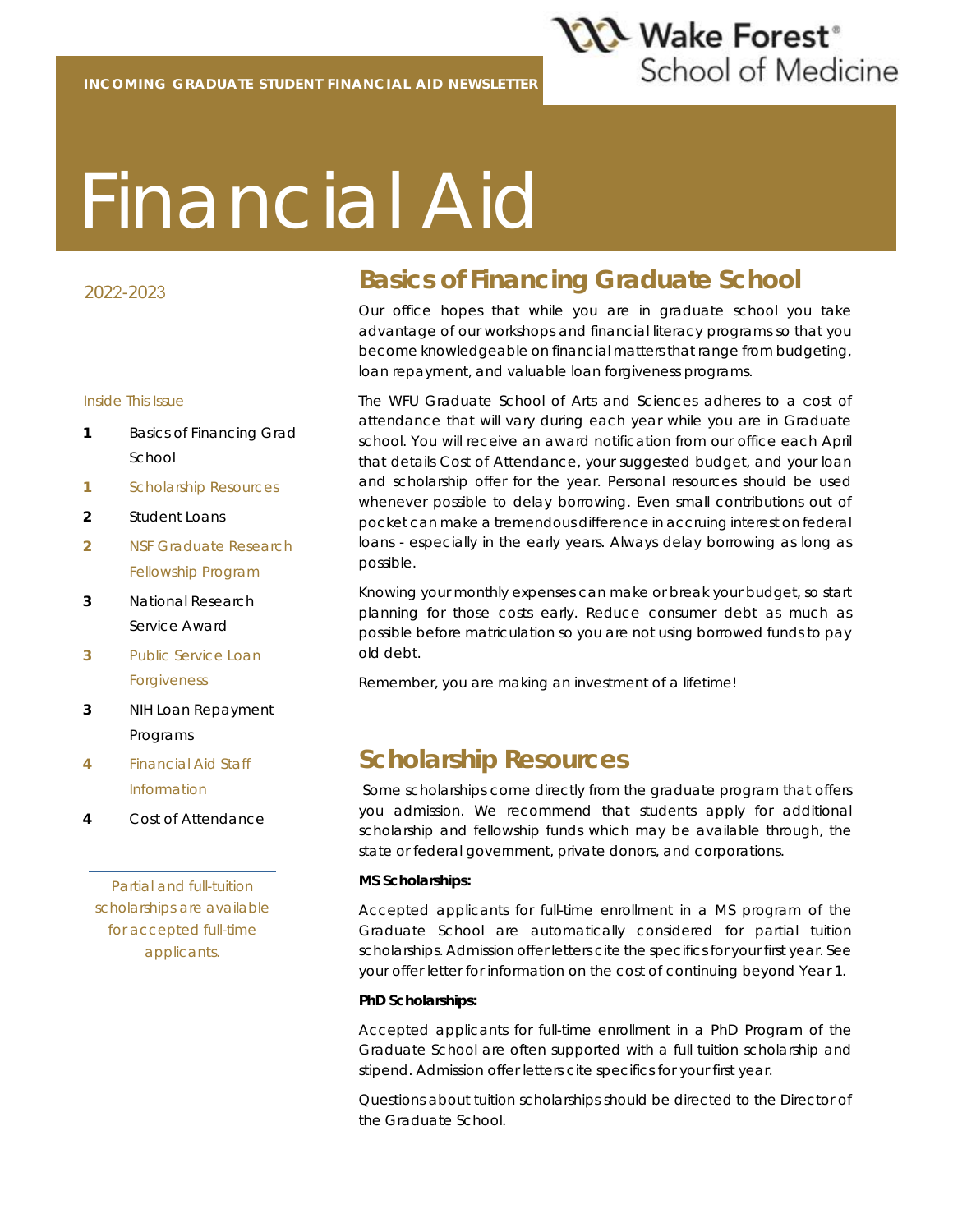## **Student Loans**

**Federal loans** - As a graduate student, you are eligible for federal loans totaling Cost of Attendance by simply submitting a FAFSA each year. Your loan eligibility is not contingent on your parental dependency status. Unsubsidized Stafford and Graduate PLUS loans are available to graduate students.

An Unsubsidized Stafford loan has a lower interest rate and origination fee than the Graduate PLUS loan. Our office will ensure you maximize this loan before using the Graduate PLUS loan. The Stafford loan currently has an interest rate of 5.284% and has a 1.057% origination fee. The Graduate PLUS loan has a current interest rate of 6.284% with a 4.228% origination fee.

Federal loans have fixed interest rates. Once set, each individual loan's rate will never change. Interest rates are evaluated by the Department of Education each year. If they are adjusted, only new loans disbursed after July 1<sup>st</sup> are affected.

Benefits of federal loans include:

- Six-month grace period before beginning repayment
- Flexible, easy to manage repayment plans
- PSLF eligibility

**Private Loans:** Private loans can be beneficial to some students; however, we encourage you to review the pros and cons before deciding between federal and private funding.

Drawbacks to private loans include the fact that they cannot be consolidated with federal loans and they are not eligible for Public Service Loan Forgiveness. Private loans could be a viable option if you become ineligible to borrow federal loans. They have the potential to offer lower interest rates for borrowers with established credit history. Private loans are good options for students who are managing cash flow, as opposed to those who are living solely on financing. If you are in a position to repay your loans quickly after graduation, this option could save you interest expense over time. Please speak with a financial aid officer for more information on federal vs. private loans.

# **NSF Graduate Research Fellowship Program**

Outstanding graduate students pursuing full-time research-based master's and doctoral degrees in science, technology, engineering, and mathematics (STEM) or in STEM education are eligible to secure this award in advance of matriculation or along the way to the degree. The GRFP provides 3 years of support, during a 5-year fellowship for the graduate education of individuals who have demonstrated their potential for significant research achievements in STEM or STEM education. Currently, the NSF provides a stipend of \$34,000 to the Fellow and a cost of education allowance of \$12,000 to the school for each of the 3 years.

*For more information on Federal Student Loans, visit www.studentaid.gov* 



*GRPF Information can be found at www.nsfgrfp.org*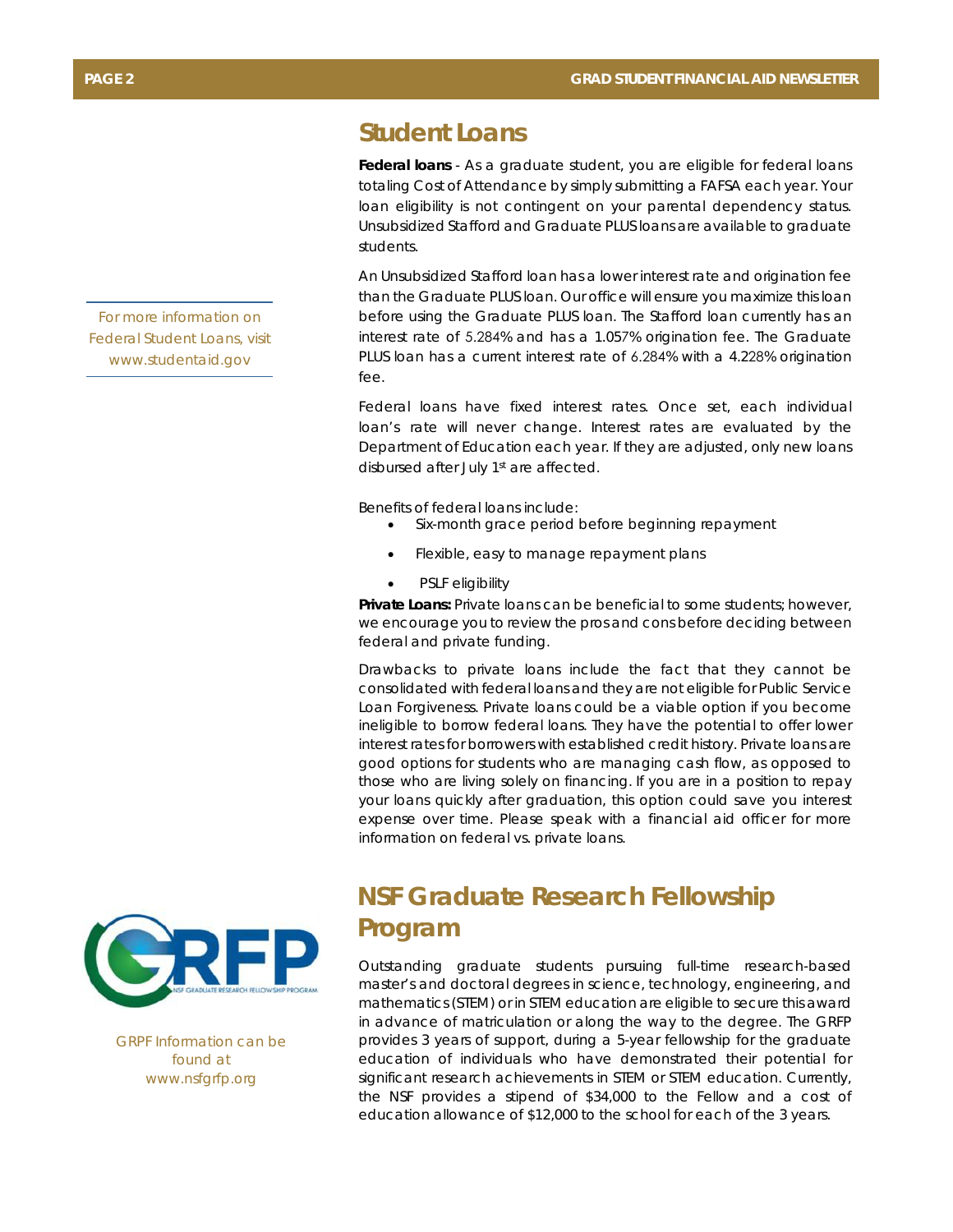## **National Research Service Award**

The purpose of the Kirschstein-NRSA predoctoral fellowship (F31) award is to enable promising predoctoral students to obtain individualized, mentored research training from outstanding faculty sponsors while conducting dissertation research in scientific health-related fields relevant to the missions of the participating NIH Institutes and Centers.

Applicants for the F31 must be candidates for the PhD degree and have identified a dissertation research project and sponsor(s). The fellowship may provide up to five years (typically 2-3 years) of support for research training which leads to the PhD or equivalent research degree, the combined MD/PhD degree, or another formally combined professional degree and research doctoral degree in the biomedical, behavioral, or clinical sciences.

## **Public Service Loan Forgiveness**

Public Service Loan Forgiveness was created by Congress to encourage individuals to enter into and continue to work full-time in public service employment. Under PSLF, borrowers may qualify for forgiveness of the remaining balance of their federal student loans after they have made 120 monthly payments while employed full-time by certain public service employers.

#### **Program Requirements:**

**BORROW** – Have eligible loans (Direct Loans Only).

**WORK** – Maintain a full-time employment status while working for a qualifying public service organization.

**REPAY** – Make 120 qualifying payments under an eligible Repayment Plan.

## **NIH Loan Repayment Programs**

The NIH Loan Repayment Programs (LRPs) are a set of programs established by Congress and designed to recruit and retain highly qualified health professionals into biomedical or biobehavioral research careers. The escalating costs of advanced education and training in medicine and clinical specialties are forcing some scientists to abandon their research careers for higher-paying private industry or private practice careers. The LRPs counteract that financial pressure by repaying up to \$35,000 annually of a researcher's qualified educational debt in return for a commitment to engage in NIH mission-relevant research. Since tomorrow's medical breakthroughs will be made by investigators starting in their research careers today, the LRPs represent an important investment by NIH in the future of health discovery and the wellbeing of the Nation.

*For more information, visit: researchtraining.nih.gov/p rograms/fellowships* 



*For more information, visit: www.lrp.nih.gov*